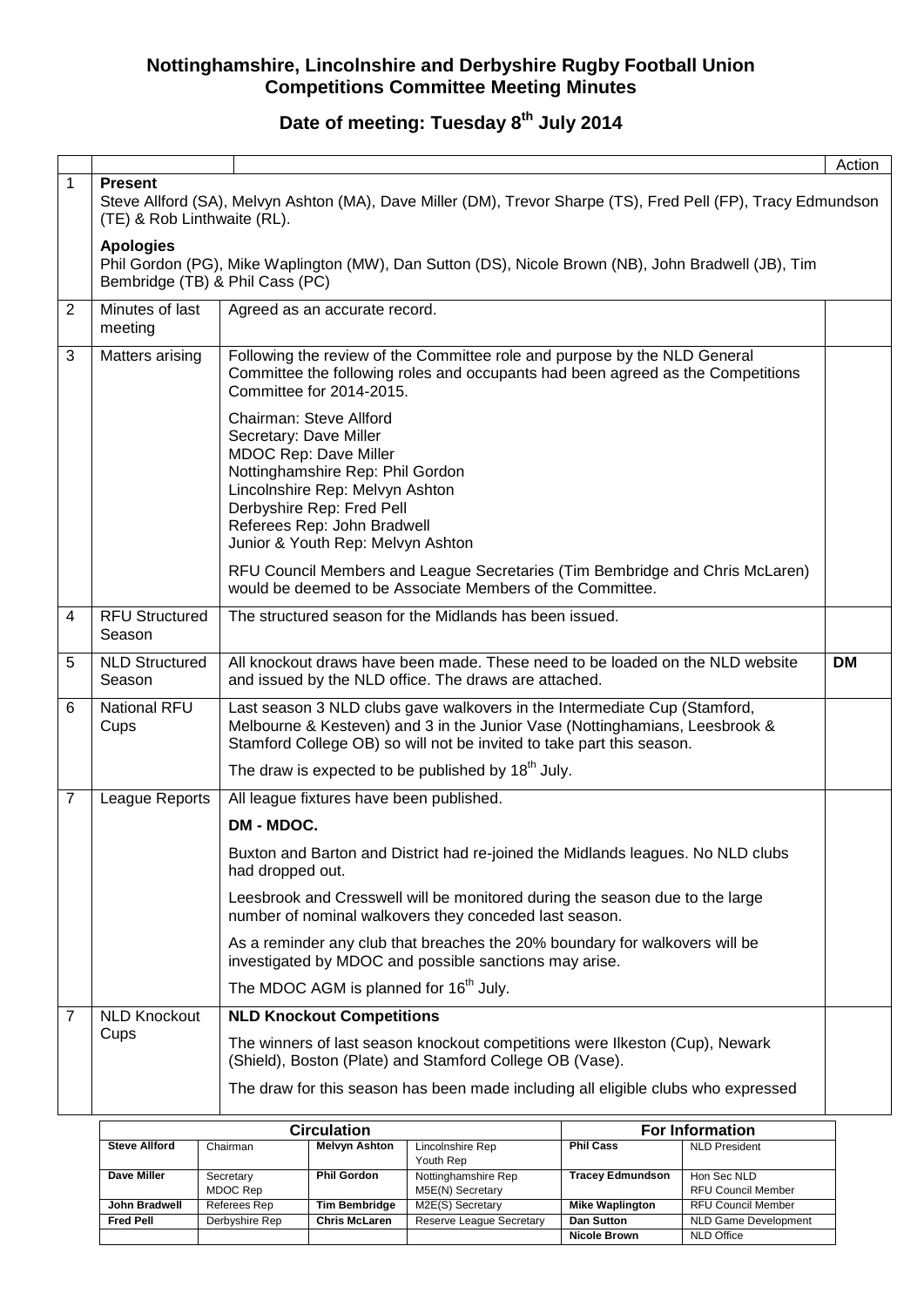# **Date of meeting: Tuesday 8th July 2014**

|                 |                              | an interest in participating. These are attached.                                                                                                                                                                                                                              |           |
|-----------------|------------------------------|--------------------------------------------------------------------------------------------------------------------------------------------------------------------------------------------------------------------------------------------------------------------------------|-----------|
|                 |                              | Play-by dates for this season are;                                                                                                                                                                                                                                             |           |
|                 |                              | R1: 6 <sup>th</sup> September<br>QF: 29 <sup>th</sup> November<br>SF: 14 <sup>th</sup> March<br>Finals Day: 25 <sup>th</sup> April                                                                                                                                             |           |
|                 |                              | A draft of an updated version of the competition regulations for 2014-2015 was<br>presented for review. This was agreed.                                                                                                                                                       |           |
|                 |                              | The draws and regulations need issuing to the clubs and publishing on the NLD<br>website.                                                                                                                                                                                      | <b>DM</b> |
|                 |                              | <b>Finals Day Venue</b>                                                                                                                                                                                                                                                        |           |
|                 |                              | The venue for this seasons Finals day will be determined by Lincolnshire.                                                                                                                                                                                                      |           |
| 8               | Domestic Cups                | <b>Nottinghamshire Knockout Competitions</b>                                                                                                                                                                                                                                   |           |
|                 |                              | The draw has not been made yet. Finals day will be TBD at a venue TBD. There will<br>be four finals.                                                                                                                                                                           |           |
|                 |                              | <b>Lincolnshire Knockout Competitions</b>                                                                                                                                                                                                                                      |           |
|                 |                              | The draw has been made. Finals day will be Monday 4 <sup>th</sup> May at a venue TBD. There<br>will be three finals.                                                                                                                                                           |           |
|                 |                              | <b>Derbyshire Knockout Competitions</b>                                                                                                                                                                                                                                        |           |
|                 |                              | The draw has not been made yet. Finals day is provisionally Monday 4 <sup>th</sup> May at a<br>venue TBD. There will be four finals.                                                                                                                                           |           |
|                 |                              | <b>Domestic Unions Trophy</b>                                                                                                                                                                                                                                                  |           |
|                 |                              | The future of the Domestic Unions competitions was brought into question. The<br>matter will be put before the NLD General Committee to decide the future strategy.<br>The regulations surrounding the Trophy need to be formalised as they are currently<br>not written down. | <b>DS</b> |
|                 |                              | Proposed dates for the matches have been circulated.                                                                                                                                                                                                                           |           |
| 9               | <b>Merit Tables</b>          | Tony Smith (Market Rasen) and Dave Stowe (Horncastle) have taken over<br>organisation of the Lincolnshire Merit competition.                                                                                                                                                   |           |
| 10 I            | Referees                     | Six clubs have provided their fixture lists for next season so far.                                                                                                                                                                                                            |           |
|                 | Representative               | There are still a worryingly large number of clubs with outstanding debts from last<br>season. These will be chased up. Any clubs that fail to clear these debts may have<br>sanctions imposed on them.                                                                        |           |
| 11              | Youth/Junior<br>Competitions | The structure for competition for the next two seasons has been agreed. This will<br>consist of competitions at U13-U17 and U19 levels. Draws have not been made yet.                                                                                                          |           |
|                 |                              | Dates for semi-finals, finals and sevens competitions have been set.                                                                                                                                                                                                           |           |
|                 |                              | There is a rumour of a Derbyshire U18 competition. This is independent of either NLD<br>or Derbyshire.                                                                                                                                                                         |           |
| 12 <sup>°</sup> | Any other<br>business        | The proposals for a set of generic job descriptions for the committee were reviewed<br>by the Management Committee on 27 <sup>th</sup> May and ratified by the AGM on 30 <sup>th</sup> June.                                                                                   |           |
|                 |                              | RL presented a proposal to allow Central College Event Management Students to                                                                                                                                                                                                  |           |

|                      | <b>Circulation</b>    | <b>For Information</b> |                                         |                         |                                          |
|----------------------|-----------------------|------------------------|-----------------------------------------|-------------------------|------------------------------------------|
| <b>Steve Allford</b> | Chairman              | <b>Melvyn Ashton</b>   | Lincolnshire Rep<br>Youth Rep           | <b>Phil Cass</b>        | <b>NLD President</b>                     |
| Dave Miller          | Secretary<br>MDOC Rep | <b>Phil Gordon</b>     | Nottinghamshire Rep<br>M5E(N) Secretary | <b>Tracey Edmundson</b> | Hon Sec NLD<br><b>RFU Council Member</b> |
| John Bradwell        | Referees Rep          | <b>Tim Bembridge</b>   | M2E(S) Secretary                        | <b>Mike Waplington</b>  | <b>RFU Council Member</b>                |
| <b>Fred Pell</b>     | Derbyshire Rep        | <b>Chris McLaren</b>   | Reserve League Secretary                | Dan Sutton              | <b>NLD Game Development</b>              |
|                      |                       |                        |                                         | <b>Nicole Brown</b>     | <b>NLD Office</b>                        |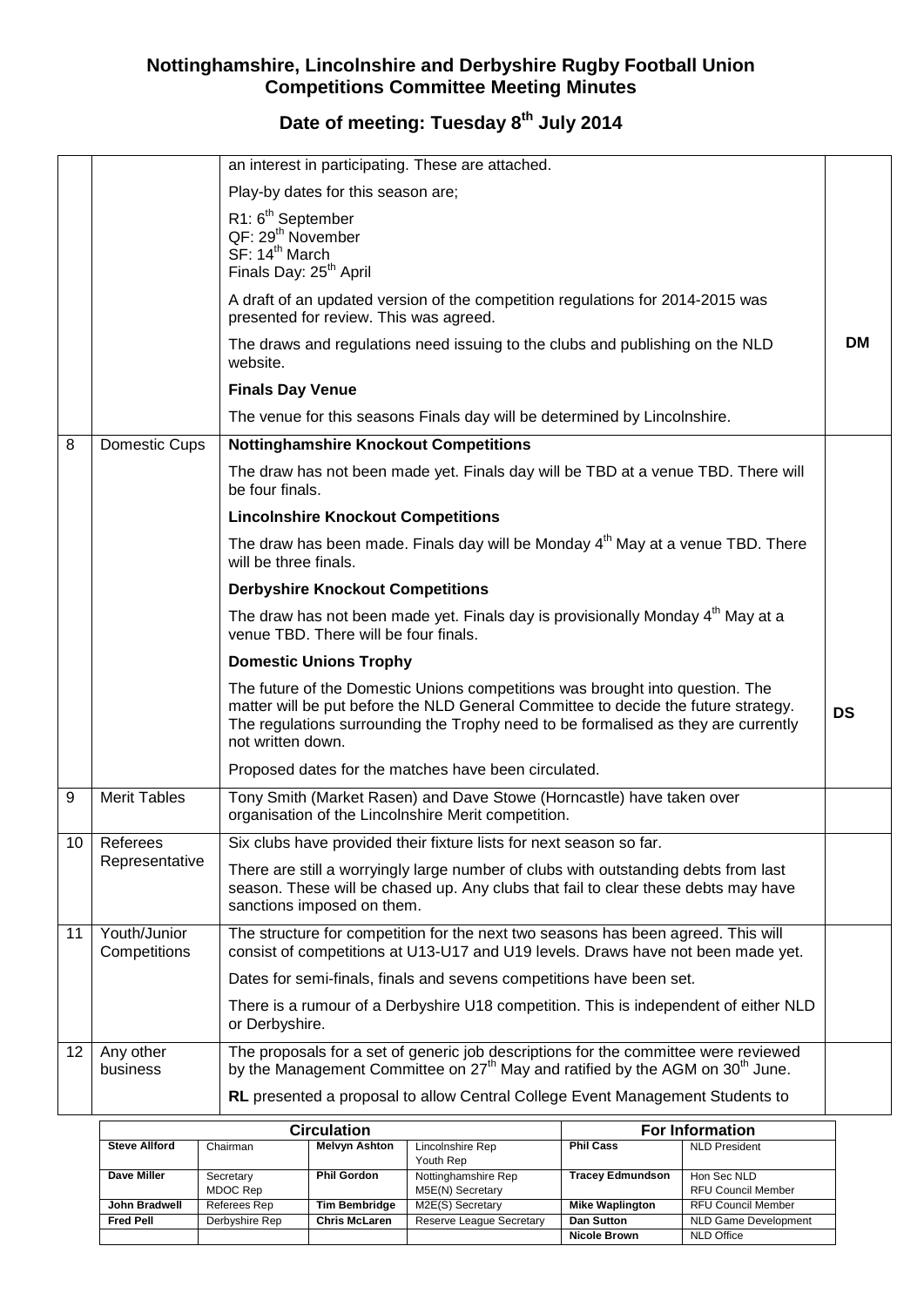## **Date of meeting: Tuesday 8th July 2014**

|                    | assist in the operation of the knockout competitions as part of their studies. Their role<br>could include arranging facilities, contacting teams and officials, arranging catering,<br>sourcing advertising etc. It was agreed that they would be involved in the<br>Nottinghamshire knockout competition and possibly some of the junior events for this<br>season. NLD would monitor the situation with a view to expanding their remit in 2015-<br>2016 if it was deemed a success. |  |
|--------------------|-----------------------------------------------------------------------------------------------------------------------------------------------------------------------------------------------------------------------------------------------------------------------------------------------------------------------------------------------------------------------------------------------------------------------------------------------------------------------------------------|--|
| Future<br>meetings | Next meeting will be Tuesday 30 <sup>th</sup> September. Venue TBD                                                                                                                                                                                                                                                                                                                                                                                                                      |  |

# **Dave Miller - Secretary 2014-2015**

|                      | <b>Circulation</b> | <b>For Information</b> |                          |                         |                             |
|----------------------|--------------------|------------------------|--------------------------|-------------------------|-----------------------------|
| <b>Steve Allford</b> | Chairman           | <b>Melvyn Ashton</b>   | Lincolnshire Rep         | <b>Phil Cass</b>        | <b>NLD President</b>        |
|                      |                    |                        | Youth Rep                |                         |                             |
| Dave Miller          | Secretary          | <b>Phil Gordon</b>     | Nottinghamshire Rep      | <b>Tracey Edmundson</b> | Hon Sec NLD                 |
|                      | MDOC Rep           |                        | M5E(N) Secretary         |                         | <b>RFU Council Member</b>   |
| John Bradwell        | Referees Rep       | <b>Tim Bembridge</b>   | M2E(S) Secretary         | <b>Mike Waplington</b>  | <b>RFU Council Member</b>   |
| <b>Fred Pell</b>     | Derbyshire Rep     | <b>Chris McLaren</b>   | Reserve League Secretary | Dan Sutton              | <b>NLD Game Development</b> |
|                      |                    |                        |                          | <b>Nicole Brown</b>     | <b>NLD Office</b>           |